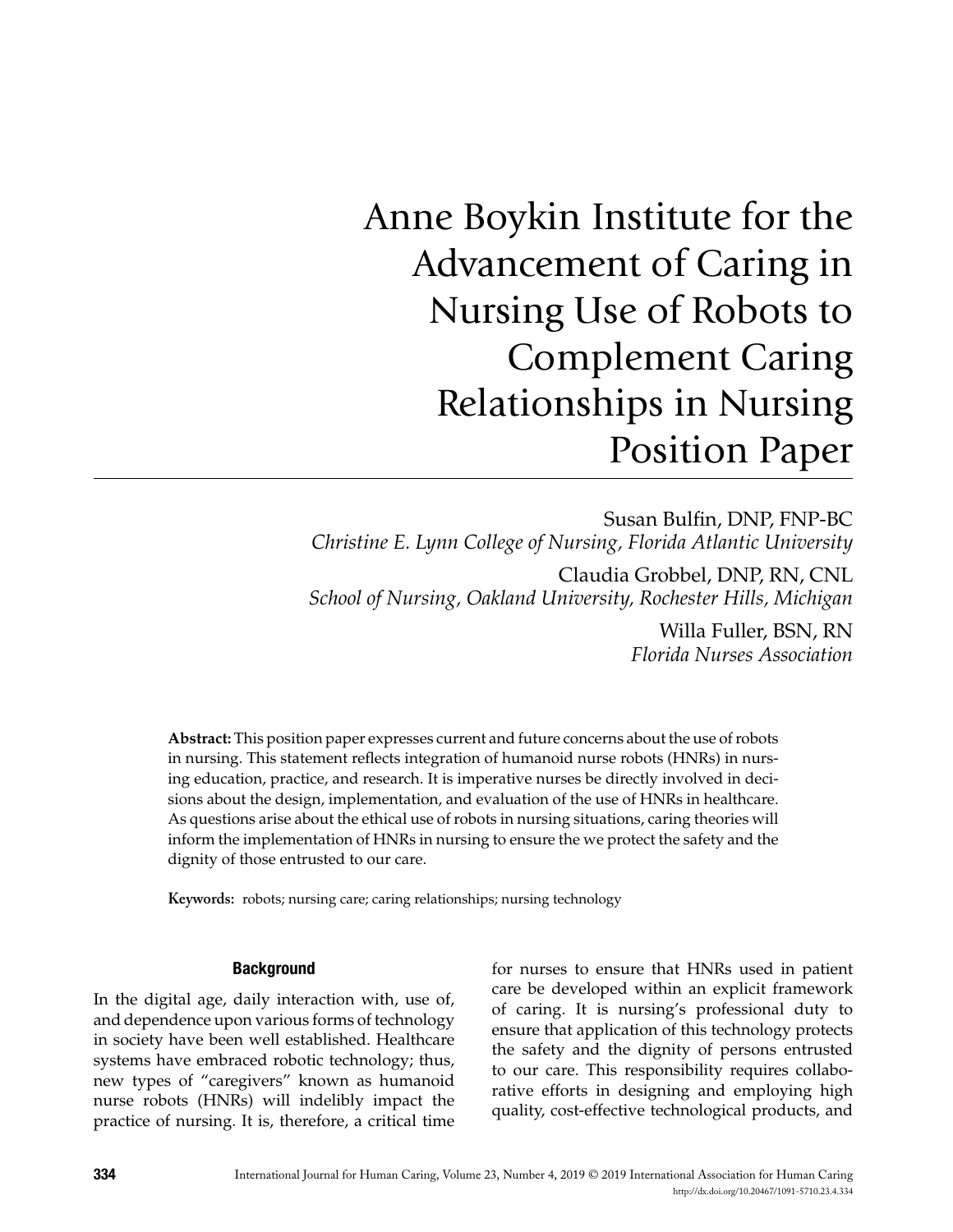processes which preserve the integrity of caring relationships.

It is vital for nurses to pause and consider whether HNRs can support nursing care, and if so, what effect they might have on the sacred nurse– patient relationship. Locsin and Ito (2018) have explored challenges in maintaining these vital relationships amidst threats to nursing practice from rapidly expanding technological advancements. Locsin's theory of Technological Competency as Caring in Nursing addresses technological knowing. Endowed with human characteristics, HNRs can participate in this knowing of the person through use of specific robotic capabilities. The theory promotes "knowing person as caring" in which mutual designing and engagement by persons as participants in their care as opposed to being objects of care is central. Locsin and Ito contend that the science of caring be "considered the main character in advancing, affirming, supporting, and legitimizing contemporary and future nursing practice of knowing persons as caring" (p. 5). This article calls for nurses to have the technological competence to define *how* these robots *will* and *should* be used in nursing education, practice, and research.

## Implications for Nursing Education

Nursing education must focus on preparing nurses to practice in environments that use high quality technological products yet preserves the nurse– patient relationship. From the perspective of the theory of Nursing as Caring (Boykin & Schoenhofer, 2001), the central intention of nursing as a practiced discipline is nurturing persons living caring and growing in caring. Further, Boykin, Schoenhofer, and Linden (2010) warned that challenges will exist as technological advancements in healthcare can promote depersonalization on the part of the caregiver as well as the one seeking care. Nursing students will therefore need the knowledge, skill, and ability to integrate a caring-based perspective into decisions involving care robots.

Care Centered Value Sensitive Design (CCVSD; van Wynsberghe, 2015) provides an excellent grounding framework to inform the development of nursing curricula, addressing innovative technologies such as "care robots." Her general premise remains, just because something can be done does not mean it should be done. van Wynsberghe promotes "rigorous ethical reflection

to ensure the introduction and design of robots does not impede the promotion of values and the dignity of patients at such a vulnerable and sensitive time in their lives" (van Wynsberghe, 2016, p. 407). As nursing faculty develop curricula around robotic technology, these theories can assist to create coursework and assignments, which provide opportunities for students to reflect on decisions involving proper delegation and oversight of HNRs. Caring and value-based approaches, are necessary to inform education on robotic design, implementation, and evaluation.

## Implications for Nursing Practice

Robots currently perform a variety of healthcare activities such as; providing companionship for patients, assist in lifting and mobility, transporting supplies and specimens, and as personal avatars supporting communication between people. The acceptance of care robots in nursing practice was explored by Lee et al. (2018), who found that nurses responded positively when robots were involved in "measuring/monitoring," "safety care," "mobility/ activity," and "reduction in workload" (p. 2094). The authors reported that nurses agreed although robots may decrease their workload, robots must cooperate with and be controlled by nurses. Beyond cooperation and control; however, the notion of creation must be addressed. Barnard (2017) and van Wynsberghe (2016) recommend engineers and roboticists include nurses' concerns in the design, development, and implementation of HNRs.

The Transactive Relationship Theory of Nursing (Tanioka, Yasuhara, Osaka, Hirokazu, & Locsin, 2017) provides a guiding framework for participative engagement in which the human and machine interact. Tanioka envisions nurse scientists, roboticists, and computer scientists designing and developing HNRs capable of engaging in affective, emotive, and transactive relationships. If this or other forms of artificial intelligence is proposed to supplement nursing care, nurses need to be an integral member of a multidisciplinary design and development team. By collaborating in robotic design, nurses will be able to ensure that caring, the essence of nursing (Boykin & Schoenhofer, 2001), remains a vital component in developing, directing, and evaluating the innovation.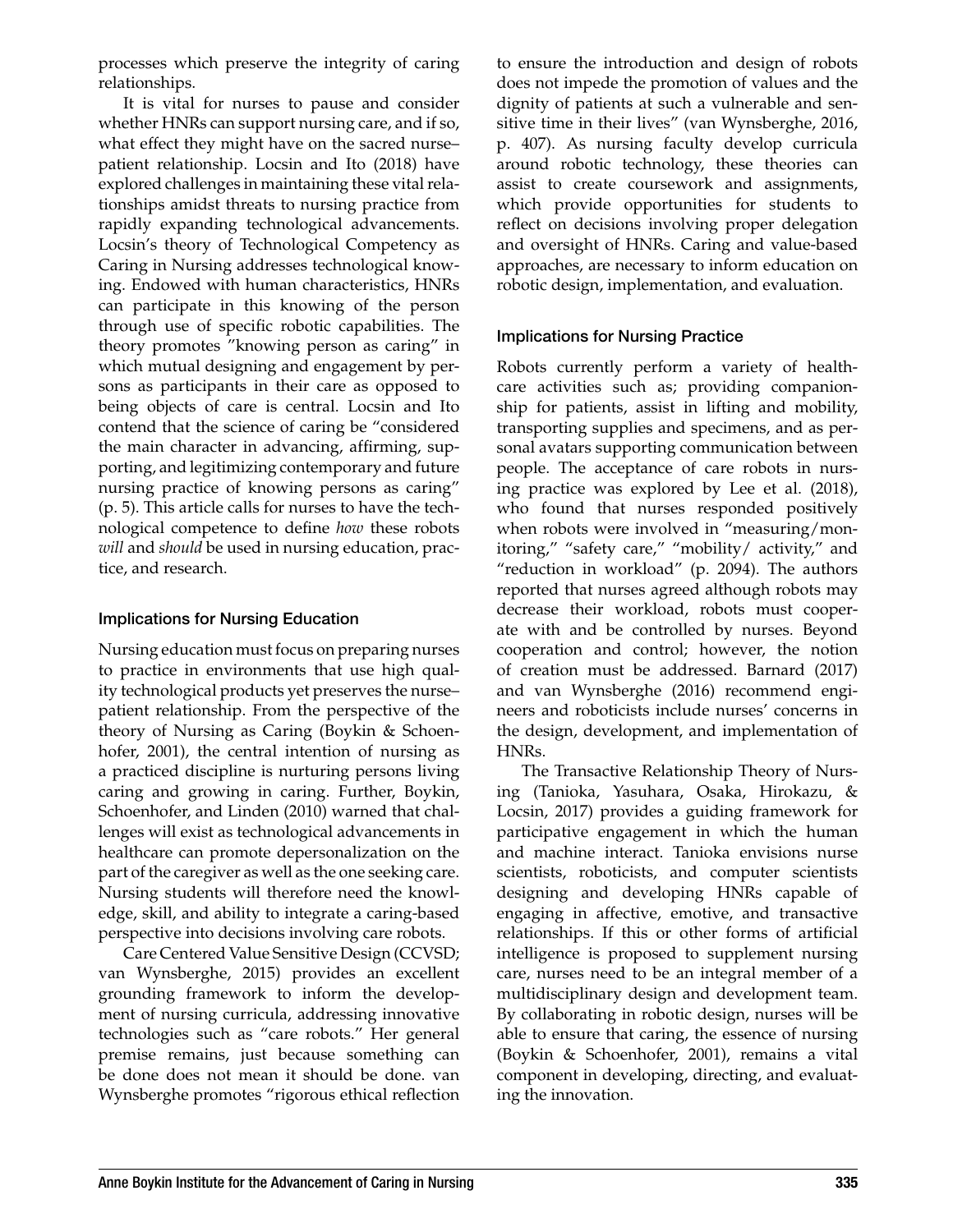#### Implications for Nursing Research

The rapid proliferation of emerging technology into the workplace creates many avenues for new and unique research opportunities. As healthcare systems struggle to maintain and improve quality outcomes, inserting robot technology must be another variable to explore. Questions relating to how this technology will affect caring environments are ever present. Issues relating to efficacy, patient safety, ethical considerations, the preservation of human touch, and nursing interactions encompass just a few areas of interest as nurses navigate this new frontier. To assist those involved in HNR development and implementation, van Wynsberghe (2016) recommends the aforementioned CCVSD framework to guide the multiple and complex decisions regarding care robots. Nurses are poised to be an integral part of the ongoing development, utilization, scientific examination, and analysis around this technology to ensure that caring is a primary consideration now and in the future.

Mesquita, Zamarioli, and Carvalho, (2016) examined recent robotic patents to uncover the major functions robots currently perform. Stahl and Coeckelberg (2016) further promote exploring whether robots can deliver "warm" and "human" care because this technology should not be presented as something it is not. Answers to these questions give rise ethical considerations related to beneficence, veracity, and fidelity. Ethical concerns arise such as, are robotic pets for patients with dementia a form of deception; are patients being deceived or disrespected by this intervention; or are they merely being entertained in a therapeutic interaction?

## **Positions**

The Anne Boykin Institute supports the following positions on use of robots to complement caring relationships in nursing:

- 1. Nurses must be directly involved in decisions about the design, implementation, and evaluation of the use of HNRs in healthcare.
- 2. The following theories be used as essential frameworks to guide decisions about the processes involved in creating and implementing HNRs (and other robotic assistants)
	- Nursing as Caring (Boykin & Schoenhofer, 2001)
	- Transactive Relationship Theory of Nursing (Tanioka et al., 2017)
- Technological Competency as Caring in Nursing (Locsin & Ito, 2018)
- Care Centered Value Sensitive Design (van Wynsberghe, 2015)
- 3. As this field of nursing care complemented by robots evolves, practice-based evidence and research will drive the development of new theories to support this innovative type of care.

## Concluding Thoughts

As robotic technology continues to be employed in healthcare, nurses must lead the charge in determining the role and functions robots can and will perform. At the same time, we must be mindful that nursing is more than a series of programmable functions. As nursing care unfolds, lived experiences are shared between the nurse and those being nursed. In these transformative times, it is our moral duty to engage with this technology to ensure robotic care complements not replaces nursing care.

### **References**

- Barnard, A. (2017). A critical examination of robotics and the sacred in nursing. In T. Tanioka, Y. Yasuhara, K. Osaka, I. Hirokazu, & R. Locsin (Eds.), *Nursing robots: Robotic technology and human caring for the elderly* (pp. 148–164). Okayama, Japan: FUKURO Publishing.
- Boykin, A., & Schoenhofer, S. (2001). *Nursing as caring: A model for transforming practice*. Boston, MA: Jones & Bartlett Publishers.
- Boykin, A., Schoenhofer, S. O., & Linden, D. (2010). Nursing as caring theory. In M. E. Parker & M. C. Smith (Eds.), *Nursing theories and nursing practice* (3rd ed., pp. 370–385). Philadelphia, PA: F. A. Davis.
- Lee, J., Song, Y., Jung, J., Kim, H., Kim, B., Do, H., & Lim, J. (2018). Nurses' needs for care robots in integrated nursing care services. *Journal of Advanced Nursing*, *13*, 2094–2105. doi:10.1111/jan.13711
- Locsin, R., & Ito, H. (2018). Can humanoid nurse robots replace human nurses? *Journal of Nursing*, *5*(1), 1–6. Retrieved from http://www.hoajonline.com/journals/pdf/2056- 9157-5-1.pdf doi: 10.7243/2056-9157-5-1
- Mesquita, A., Zamarioli, C. M., & Carvalho, E. C. (2016, Septemper). The use of robots in nursing care practices: An exploratory-descriptive study. *Online Brazilian Journal of Nursing*, *15*(3), 404–414. Retrieved from http://www. objnursing.uff.br/index.php/nursing/article/view/5395. doi:10.17665/1676-4285.20165395
- Stahl, B., & Coeckelberg, M. (2016). Ethics of health care robotics: Towards responsible research and innovation. *Robotics and Autonomous Systems*, *86*, 152–161. doi:10.1016/j.robot.2016.08.018